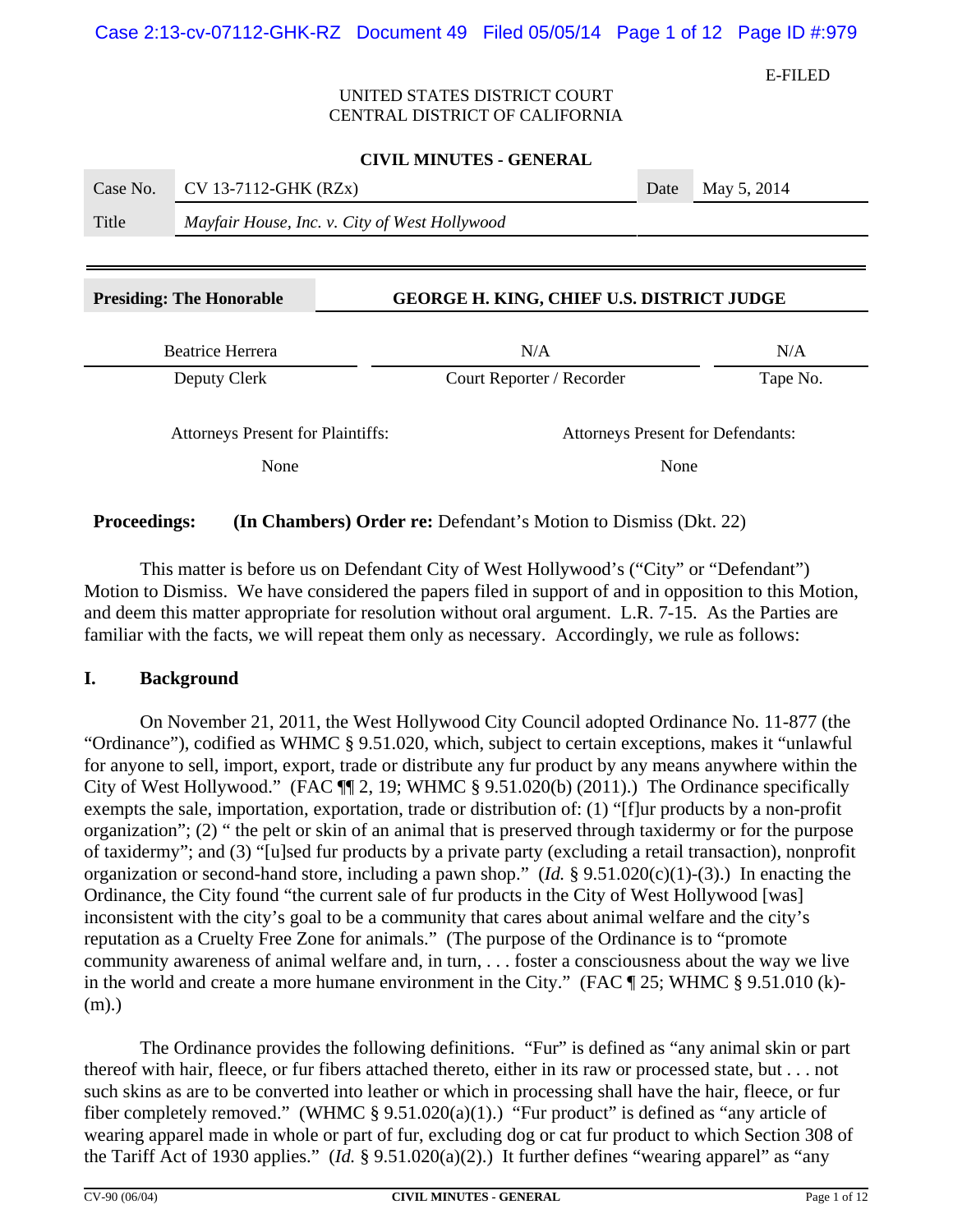Case 2:13-cv-07112-GHK-RZ Document 49 Filed 05/05/14 Page 2 of 12 Page ID #:980

E-FILED

### UNITED STATES DISTRICT COURT CENTRAL DISTRICT OF CALIFORNIA

#### **CIVIL MINUTES - GENERAL**

| Case No. | $CV 13-7112-GHK (RZx)$                        | Date | May 5, 2014 |
|----------|-----------------------------------------------|------|-------------|
| Title    | Mayfair House, Inc. v. City of West Hollywood |      |             |

articles of clothing or covering for any part of the body." (*Id.* § 9.51.020(a)(6).) "Used fur" is defined as "fur in any form which has been worn or used by an ultimate consumer." (*Id.* § 9.51.020(a)(5).)

The Ordinance went into effect on September 21, 2013. (FAC  $\P$  2, 19; WHMC § 9.51.020(b).) First-time violators of the Ordinance are subject to a \$200 penalty plus a \$50 administrative fee.<sup>1</sup> (FAC, Ex. 2 (July 2, 2013 Letter to West Hollywood Business Owners from City's Code Compliance Mgr.), at 29; *see* WHMC § 1.08.010(e)-(g).) If a person commits four or more violations of the Ordinance in a twelve-month period, he or she is charged with an infraction or a misdemeanor. (FAC, Ex. 2 (July 2, 2013 Letter to West Hollywood Business Owners from City's Code Compliance Mgr.), at 29; *see* WHMC § 1.08.010(e)-(g).)

Before the Ordinance went into effect, the City published and sent to businesses a number of statements indicating how the Ordinance would be enforced. (FAC  $\P$  28-30, Exs. 2-4.) In these statements, the City provided that "[t]he ban applies to shearling products" because "the skin for such products is tanned with the wool still attached." (*Id.*, Ex. 2 at 28, Ex. 3 at 31, Ex. 4.) It clarified that "wearing apparel" includes "shoes, boots, hats, and gloves," but does not include "purses, jewelry, and pocketbooks" or "[f]urniture." (*Id.*) The City also clarified that a blanket is not considered "wearing apparel" within the definition of "fur product" because "it is not typically worn by a person," but a "sleeved blanket" would constitute "wearing apparel" because it is "designed to be worn." (*Id.*, Ex. 3 at 32.) The City also explained how the Ordinance applied in the context of online sales. ( *Id.*)

Plaintiff Mayfair House, Inc. ("Mayfair") operates a retail store in West Hollywood that sells high-end clothing products, including clothing products made wholly or partly of animal fur. (FAC  $\P$ 31-32.) For example, Plaintiff sells parkas that are trimmed with coyote fur and various shearling products, including earmuffs, gloves, slippers, and boots. (*Id.* ¶¶ 32-33.) Mayfair also operates a website through which it consummates online retail transactions. (*Id.* ¶ 34.) Plaintiff intends to continue to sell these products in its store and online. (*Id.* ¶¶ 31, 34.)

Plaintiff filed the instant lawsuit challenging the legality of the Ordinance on various federal and state law grounds. In its First Amended Complaint ("FAC"), Plaintiff seeks to invalidate the Ordinance based on the following claims: (1) that it is a void, *ultra vires* act under Article IV, § 20(a) of the California Constitution, which grants the State Legislature exclusive power to regulate fish and wildlife in the State (FAC ¶¶ 36-42); (2) that it is preempted by California's Fish & Game Code (FAC ¶¶ 43-53); (3) that it is unconstitutionally vague in violation of the Due Process Clause of the Fourteenth Amendment to the U.S. Constitution (FAC  $\P$  54-63); (4) that it violates the Equal Protection Clause of the Fourteenth Amendment to the U.S. Constitution (FAC ¶¶ 54-80); and (5) that it violates 42 U.S.C. § 1983 (FAC ¶¶ 81-87). Defendant now moves to dismiss Plaintiff's FAC in its entirety.

 $<sup>1</sup>$  A second offense within a twelve-month period is punishable by a \$400 penalty, and a third</sup> offense is punishable by an \$800 penalty (plus administrative fee). (FAC, Ex. 2 (July 2, 2013 Letter to West Hollywood Business Owners from City's Code Compliance Mgr.), at 29; *see* WHMC  $$1.08.010(e)-(g).$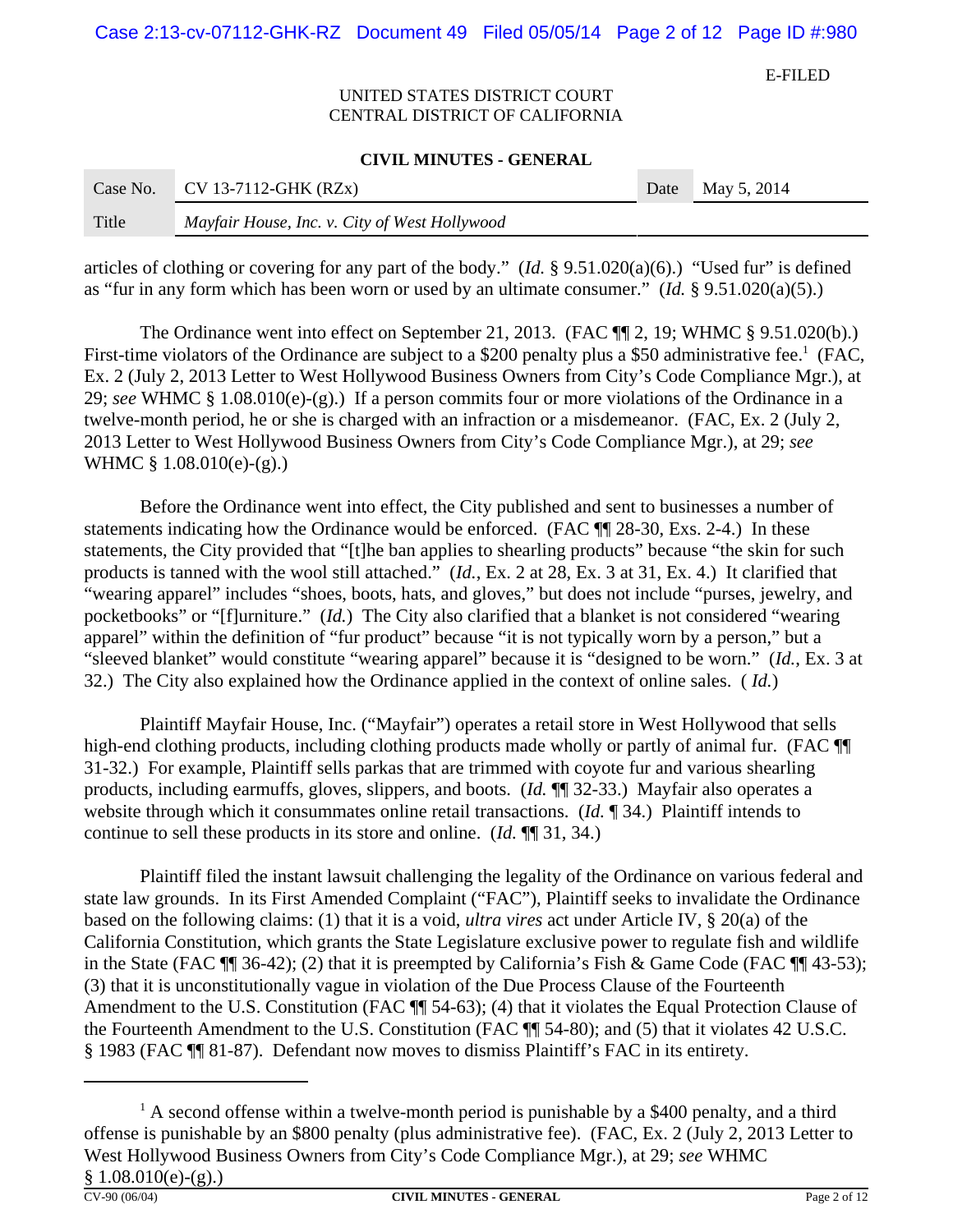Case 2:13-cv-07112-GHK-RZ Document 49 Filed 05/05/14 Page 3 of 12 Page ID #:981

E-FILED

## UNITED STATES DISTRICT COURT CENTRAL DISTRICT OF CALIFORNIA

#### **CIVIL MINUTES - GENERAL**

| Case No. | $CV 13-7112-GHK (RZx)$                        | Date May 5, 2014 |
|----------|-----------------------------------------------|------------------|
| Title    | Mayfair House, Inc. v. City of West Hollywood |                  |

### **II. Legal Standard**

To survive dismissal for failure to state a claim, a complaint must set forth "more than labels and conclusions, and a formulaic recitation of the elements of a cause of action will not do." *Bell Atl. Corp. v. Twombly*, 550 U.S. 544, 555 (2007). The complaint must contain factual allegations sufficient to "state a claim to relief that is plausible on its face." *Id.* at 570; *see also Ashcroft v. Iqbal*, 556 U.S. 662, 678-79 (2009). Although we must accept the allegations of the complaint as true and construe them in the light most favorable to the plaintiff, we need not accept as true legal conclusions "cast in the form of factual allegations." *W. Mining Council v. Watt*, 643 F.2d 618, 624 (9th Cir. 1981). "In sum, for a complaint to survive a motion to dismiss, the non-conclusory 'factual content,' and reasonable inferences from that content, must be plausibly suggestive of a claim entitling the plaintiff to relief." *Moss v. U.S. Secret Serv*., 572 F.3d 962, 969 (9th Cir. 2009).

# **III. Discussion**

# **A. Due Process Claim**

Plaintiff brings a facial due process challenge to the Ordinance on the grounds that it is unconstitutionally vague. Plaintiff challenges the following terms as impermissibly vague: (1) "fur"; (2) "wearing apparel"; (3) "second-hand store"; and (4) "private party."<sup>2</sup> Plaintiff also contends that the Ordinance is unconstitutionally vague because it does not reasonably inform people to what extent it applies to internet transactions.

A statute may be void for vagueness if (1) "it fails to provide people of ordinary intelligence a reasonable opportunity to understand what conduct it prohibits," or (2) "it authorizes or even encourages arbitrary and discriminatory enforcement." *Hill v. Colorado*, 530 U.S 703, 732 (2000). "Outside the First Amendment context, a plaintiff alleging facial vagueness must show that 'the enactment is impermissibly vague in all its applications.'" *Humanitarian Law Project v. U.S. Treasury Dept.*, 578 F.3d 1133, 1146 (9th Cir. 2009) (quoting *Hotel & Motel Ass'n of Oakland v. City of Oakland*, 344 F.3d 959, 972 (9th Cir. 2003)); *see also Village of Hoffman Estates v. Flipside, Hoffman Estates, Inc.*, 455 U.S. 489, 495 (1982). "[S]peculation about possible vagueness in hypothetical situations not before the Court will not support a facial attack on a statute when it is surely valid 'in the vast majority of its intended applications.'" *Hill*, 530 U.S. at 733 (quoting *United States v. Raines*, 362 U.S. 17, 23 (1960)). Moreover, "[a] plaintiff who engages in some conduct that is clearly proscribed cannot complain of the vagueness of the law as applied to the conduct of others." *Hoffman Estates*, 455 U.S. at 495. Thus, "if the [ordinance] is constitutional as applied to the individual asserting the challenge, the [ordinance] is facially valid." *United States v. Dang*, 488 F.3d 1135, 1141 (9th Cir. 2007).

 $2$  Plaintiff challenges the term "private party" for the first time in its Opposition. Defendant contends that this term should not be evaluated because a motion to dismiss must be evaluated solely on the face of the complaint. (Reply 12.) Because Defendant had the opportunity to address Plaintiff's arguments as to "private party" in its Reply, and because we determine it is not impermissibly vague, we address it in this Order.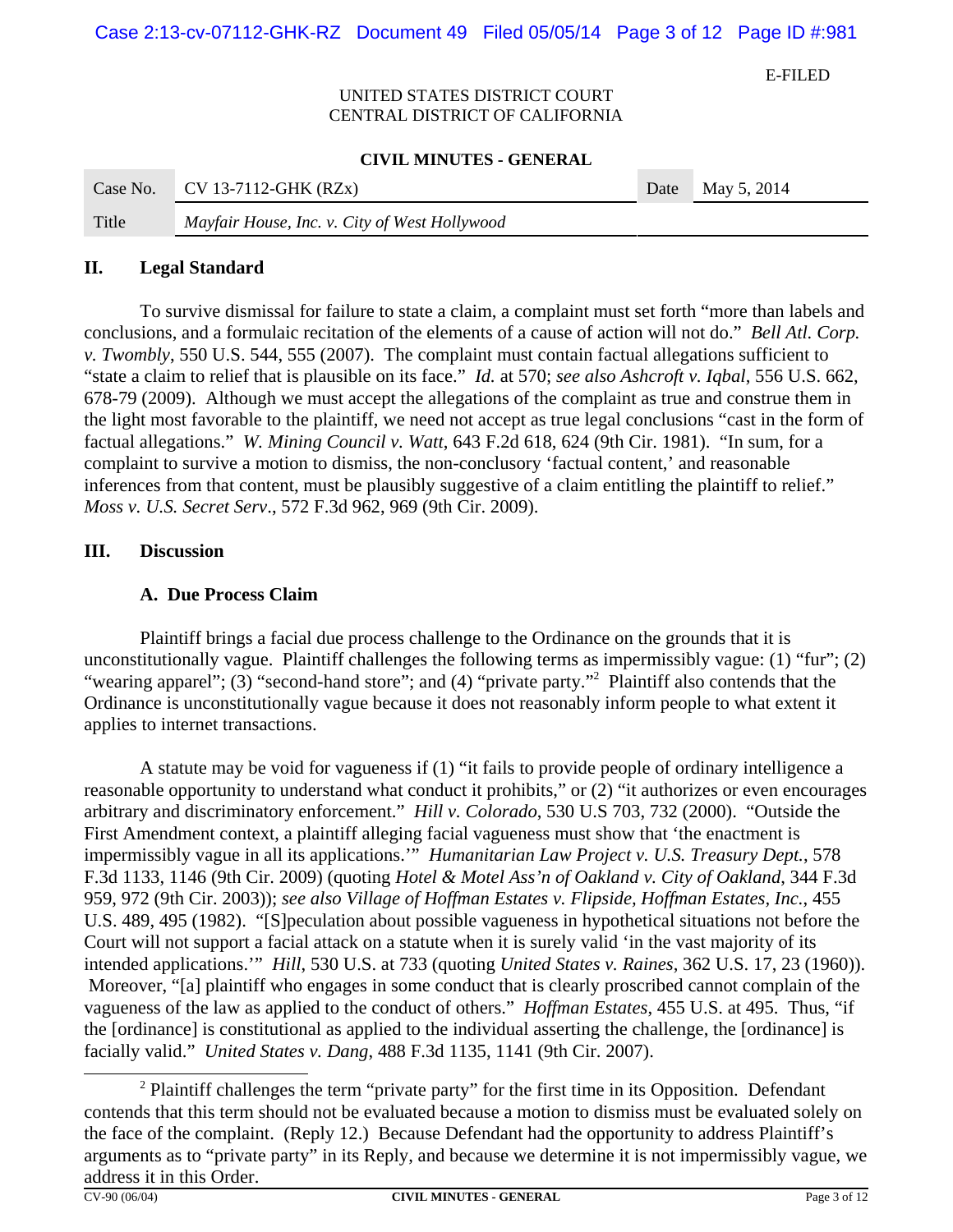Case 2:13-cv-07112-GHK-RZ Document 49 Filed 05/05/14 Page 4 of 12 Page ID #:982

E-FILED

#### UNITED STATES DISTRICT COURT CENTRAL DISTRICT OF CALIFORNIA

#### **CIVIL MINUTES - GENERAL**

| Case No. | $CV 13-7112-GHK (RZx)$                        | Date | May 5, 2014 |
|----------|-----------------------------------------------|------|-------------|
| Title    | Mayfair House, Inc. v. City of West Hollywood |      |             |

"The degree of vagueness that the Constitution tolerates . . . depends in part on the nature of the enactment." *Hoffman Estates*, 455 U.S. at 498. An economic regulation, like the Ordinance at issue here, "is subject to a less strict vagueness test because its subject matter is often more narrow, and because businesses, which face economic demands to plan behavior carefully, can be expected to consult relevant legislation in advance of action." *Id.* Laws with civil penalties are also scrutinized less stringently than laws with criminal penalties.<sup>3</sup> *Id.* at 498-99. Moreover, in evaluating a facial challenge to a law, we must consider any limiting construction or administrative guidance that the enforcement agency has proffered. *Id.* at 498 n.5; *Grayned*, 408 U.S. at 110; *Ward v. Rock Against Racism*, 491 U.S. 781, 795-96 (1989). "Whether a[n] ordinance is unconstitutionally vague is a question of law," *United States v. Erickson*, 75 F. 3d 470, 475 (9th Cir. 1996), that may be resolved on a motion to dismiss. *See Vivid Entm't, LLC v. Fielding*, 965 F. Supp. 2d 1113, 1132 (C.D. Cal. 2013) (resolving void for vagueness claim on a motion to dismiss); *Porto v. City of Newport Beach*, 2011 WL 2470128, at \*7-10 (C.D. Cal. May 20, 2011), *aff'd*, 509 F. App'x 665 (9th Cir. 2013) (same); *Nickerson v. Portland Police Bureau*, 2008 WL 4449874, at \*4-5 (D. Or. Sept. 30, 2008) (same).

## **1. "Fur"**

Plaintiff first argues that the term "fur" is vague because it is unclear whether shearling is covered by the Ordinance's definition. The Ordinance defines "fur" as "any animal skin or part thereof with hair, fleece or fur fibers attached thereto, either in its raw or processed state, but . . . not . . . such skins as are to be converted into leather or which in processing shall have the hair, fleece, or fur fiber completely removed." (WHMC  $\S 9.51.020(a)(1)$ .) By its definition, shearling is included within the Ordinance's proscription of "fur." Shearling is defined as "skin from a recently sheared sheep or lamb that has been tanned and dressed with the wool left on."<sup>4</sup> Accordingly, shearling is "animal skin . . . with hair, fleece, or fur fibers attached." In its Opposition, Plaintiff argues that the Ordinance's definition of "fur" is confusing because animal skin that has been tanned and dressed is the "very definition of leather," and thus "shearling" should fall into the exemption. (Opp'n 20.) This argument is disingenuous. Shearling products affected by the Ordinance, like those sold by Plaintiff, are clearly in their final state and will not be "converted into leather." Moreover, any alleged ambiguity was resolved by the City months before the Ordinance went into effect, when the City sent a letter to business owners that stated that "the ban applies to shearling products, as the skin for such products is tanned with the wool still attached." (FAC, Ex. 2 at 28.) Thus, the term "fur" is not unconstitutionally vague. The

 $3$  Plaintiff argues that the Ordinance should be held to the "enhanced clarity" standard applicable to criminal statutes because it imposes criminal sanctions. (Opp'n 17.) As Defendant argues, however, misdemeanor penalties are only possible after the Ordinance is violated four or more times in a 12 month period. (Reply 12.) Therefore, people who unknowingly violate the Ordinance would only be subject to administrative fines, not criminal sanctions. Accordingly, the policy reasons behind the enhanced clarity standard do not apply.

<sup>&</sup>lt;sup>4</sup> All definitions for terms that are not defined in the Ordinance are from http://merriamwebster.com/.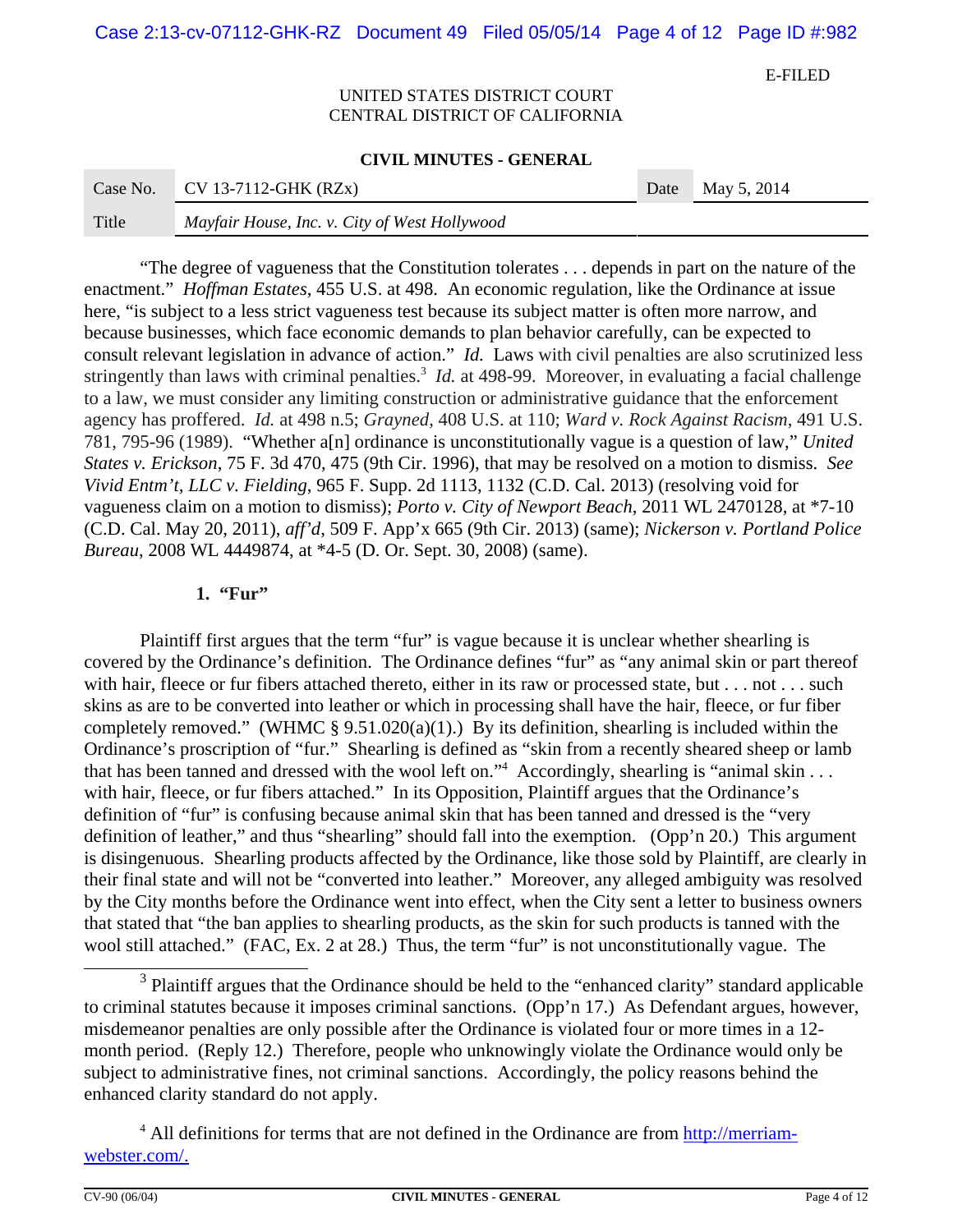Case 2:13-cv-07112-GHK-RZ Document 49 Filed 05/05/14 Page 5 of 12 Page ID #:983

E-FILED

## UNITED STATES DISTRICT COURT CENTRAL DISTRICT OF CALIFORNIA

#### **CIVIL MINUTES - GENERAL**

| Case No. | $CV 13-7112-GHK (RZx)$                        | Date | May 5, 2014 |
|----------|-----------------------------------------------|------|-------------|
| Title    | Mayfair House, Inc. v. City of West Hollywood |      |             |

Ordinance gives fair notice to people of ordinary intelligence as to what is and is not included in the definition of "fur."5

## **2. "Wearing Apparel"**

Second, Plaintiff argues that the Ordinance does not reasonably inform a person what is meant by the term "wearing apparel" within the Ordinance's definition of "fur product." The Ordinance defines "wearing apparel" as "any articles of clothing or covering for any part of the body." (WHMC

 § 9.51.020(a)(6).) Here, the term "wearing apparel" is sufficiently clear in the vast majority of applications and it is not likely that people of ordinary intelligence would be confused about what the term encompasses. *See, e.g.*, *McGowan v. State of Md.*, 366 U.S. 420, 428 (1961).Moreover, the City's interpretive guidance provided to retailers clarifies what is and is not included in the definition of "wearing apparel."

In its FAC, Plaintiff argues that the term "wearing apparel" is vague because it is unclear whether it covers "blankets with sleeves" (FAC ¶ 58), and in its Opposition Plaintiff argues that it is unclear whether it covers "earmuffs," (Opp'n 19). Speculation about possible vagueness in hypothetical situations, like Plaintiff's example, does not render the Ordinance facially invalid. *See Hill*, 530 U.S. at 733. Even if such hypotheticals were enough to bring the clarity of the term into doubt, however, months before the Ordinance went into effect, the City clarified that while a standard blanket would not constitute "wearing apparel" a sleeved blanket would because it is "designed to be worn." (FAC, Ex. 3, at 31.) While the City did not address whether "earmuffs" constitutes "wearing apparel" the definition of "earmuffs" leaves little doubt. "Earmuffs" are defined as "a pair of ear coverings connected by a flexible band and worn as protection against cold or noises." Thus, by definition, it is a "covering for a[] part of the body," and falls within the definition of "wearing apparel." Accordingly, the term "wearing apparel" is not unconstitutionally vague.<sup>6</sup>

<sup>6</sup> Plaintiff also submitted a Notice of Recent U.S. Supreme Court Decision, in which it asserted that the Supreme Court's recent decision in *Sandifer v. U.S. Steel Corp.*, 134 S. Ct. 870 (2014), underscores its argument that the term "wearing apparel" is unconstitutionally vague. Specifically, Plaintiff argues that "[i]f the meaning of 'clothes' needs resolution by the Supreme Court due to varying potential interpretations," then the term "articles of clothing" within the Ordinance's definition of "wearing apparel" is also, on its face, "subject to different constructions and needs definitive meaning." (Notice 2.) Plaintiff's reliance on *Sandifer*, however, is misplaced.

<sup>&</sup>lt;sup>5</sup> The Humane Society, in its amicus brief, and Defendant, in its Reply, also argue that the term "fur" is not vague because it tracks the definition of fur under the Federal Fur Products Labeling Act ("FPLA"), and shearling is considered fur under the FPLA. (*See* Humane Society Amicus Brief at 13; Reply at 14.) As a retailer who sells shearling, Plaintiff is subject to the labeling requirement of the FPLA. Accordingly, Plaintiff and other retailers subject to the Ordinance would be on notice that shearling is covered under the definition of "fur."

In *Sandifer*, the Court considered the meaning of the phrase "changing clothes" in the FLSA. In **CV-90 (06/04) CIVIL MINUTES - GENERAL**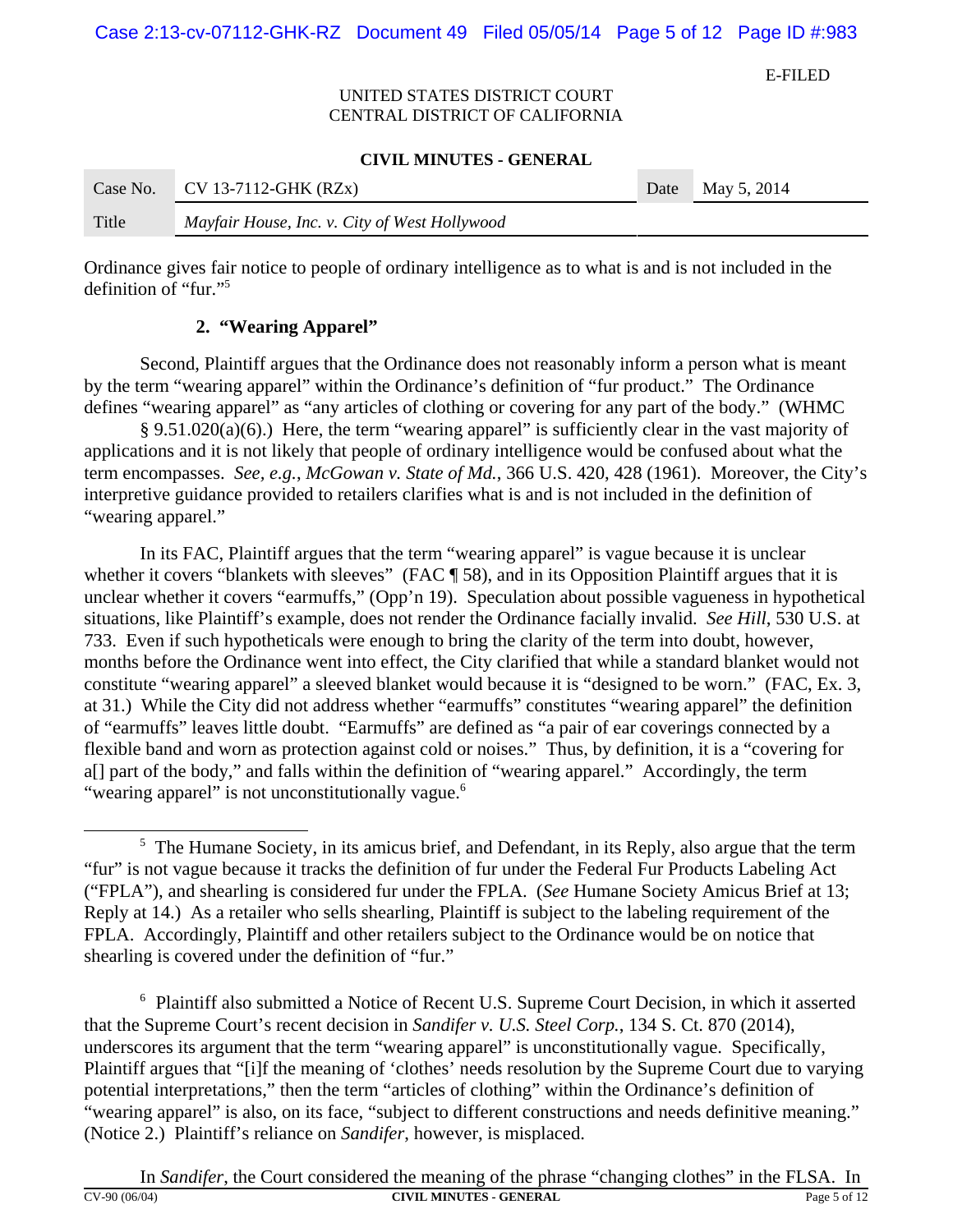E-FILED

## UNITED STATES DISTRICT COURT CENTRAL DISTRICT OF CALIFORNIA

#### **CIVIL MINUTES - GENERAL**

| Case No. | $CV 13-7112-GHK (RZx)$                        | Date May 5, 2014 |
|----------|-----------------------------------------------|------------------|
| Title    | Mayfair House, Inc. v. City of West Hollywood |                  |

## **3. "Second-Hand Store" and "Private Party"**

Third, Plaintiff argues that the terms "second-hand store" and "private party" are unconstitutionally vague because they are not defined in the Ordinance or in the materials the City sent to businesses. Plaintiff's challenge to these terms likewise fails. When statutory terms are undefined, they are given their "ordinary and natural meaning." *Castro v. Terhune*, 712 F.3d 1304, 1312 (9th Cir. 2013). To determine the ordinary meaning of a term, courts employ "general usage dictionaries." *Id.* Webster defines "second-hand store" as a store that "deal[s] in secondhand merchandise." "Secondhand" is further defined as "having a previous owner" or "buying or selling things that have already been owned or used." "Private" is defined as "for the use of a single person or group," "not public," and "not relating to a person's official position or job." Both "second-hand store" and "private party" are common, easily-defined words such that people of ordinary intelligence would understand whether or not the exemption applies to them. Accordingly, they are not unconstitutionally vague.

## **4. Internet Transactions**

Finally, Plaintiff argues that the Ordinance is vague to the extent it applies to internet transactions. (FAC ¶ 60.) First, the plain language of the Ordinance provides sufficient clarity as to its application to internet transactions. The Ordinance bans the sale, import, export, trade, or distribution of fur products "by any means anywhere within the City." (WHMC § 9.51.020(b).) Thus, any transactions, whether online or in a retail store, are treated the same so long as they take place within the City. Moreover, Defendant contends that the clarifications it provided business owners have resolved any ambiguities that may have existed about how the Ordinance affects online sales of fur products. (Mot. 21; FAC, Ex. 2 at 28 ("Businesses located within West Hollywood are prohibited from selling fur apparel online and shipping from a West Hollywood location."); Ex. 3 at 32-33 ("[A] retailer who ships a fur product from a location in the City would be in violation of the ordinance [, but] . . . if the fur product was shipped by a distributor from a location outside the City to the City, the ordinance would not apply to the distributor, since the distributor is outside of the City.").

In its Opposition, Plaintiff gives a new hypothetical, arguing that it is unclear whether the Ordinance applies if "a person outside the City consummates an online transaction with a local store located in the City to purchase a fur clothing product, which is shipped from a site outside the City to the customer." (Opp'n 20.) Based on the City's own interpretation, it appears that this hypothetical would fall outside the scope of the ban because the product is being shipped from outside the City.

interpreting the term "clothes," the Court rejected the argument that some specialized definition of "clothes" should apply in that context, and instead applied the "ordinary meaning" of the term based on a dictionary from the era of the FLSA's enactment. *Id.* at 877. Although not in the context of a vagueness challenge, the Court rejected petitioners' argument that the definition of "clothes" is "so vast as to capture all manner of marginal things—from bandoliers to barrettes to bandages." *Id.* at 878. Moreover, the Court rejected the interpretation of some circuit courts that "'clothes' means essentially anything worn on the body." *Id.* Rather, the Court noted that many accessories and tools are not "designed and used to cover the body," and that its definition allowed for such distinctions. *Id.* Thus, if anything, the Supreme Court merely said that the term clothes is susceptible to a common meaning. CV-90 (06/04) **CIVIL MINUTES - GENERAL** Page 6 of 12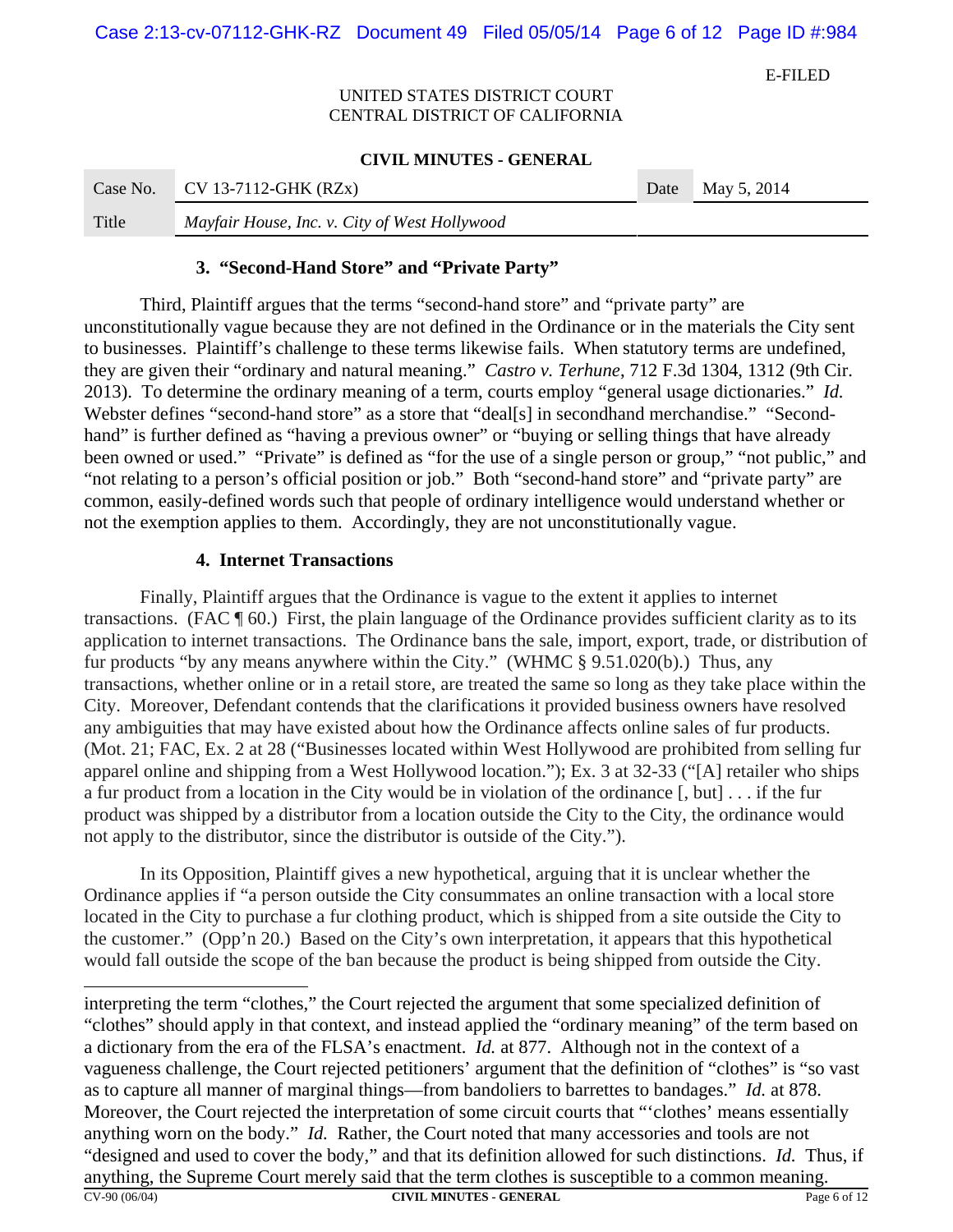Case 2:13-cv-07112-GHK-RZ Document 49 Filed 05/05/14 Page 7 of 12 Page ID #:985

E-FILED

### UNITED STATES DISTRICT COURT CENTRAL DISTRICT OF CALIFORNIA

#### **CIVIL MINUTES - GENERAL**

| Case No. | $CV 13-7112-GHK (RZx)$                        | Date | $^*$ May 5, 2014 |
|----------|-----------------------------------------------|------|------------------|
| Title    | Mayfair House, Inc. v. City of West Hollywood |      |                  |

However, we need not consider this hypothetical to determine the facial validity of the Ordinance. As the Supreme Court has noted, "[i]t will always be true that the fertile legal 'imagination can conjure up hypothetical cases in which the meaning of [disputed] terms will be in nice question.'" *Grayned*, 408 U.S. at 110, n.15. A person of ordinary intelligence would be able to determine how to conform his or her conduct to the Ordinance in the vast majority of contexts. Accordingly, Plaintiff has failed to assert a valid facial challenge to the Ordinance.

Plaintiff's void for vagueness claim is **DISMISSED with prejudice**. 7 The Ordinance is not unconstitutionally vague on its face because people of ordinary intelligence can understand what it prohibits, it does not invite arbitrary and discriminatory enforcement, and Plaintiff's conduct is clearly prohibited by the Ordinance.

## **B. Equal Protection Claim**

Plaintiff claims that the Ordinance violates the Equal Protection Clause because it unfairly targets clothing retailers like Mayfair. Specifically, Plaintiff argues that the Ordinance arbitrarily distinguishes between (1) used fur wearing apparel sold by "second-hand stores" and private parties on the one hand and retailers like Mayfair; (2) for-profit and nonprofit entities; and (3) sellers of "wearing apparel" and sellers of other fur products, like handbags, furniture, and home goods. (FAC ¶¶ 64-80.) Plaintiff further claims that the real motivation of the Ordinance is to protect discrete groups from economic competition and maintain the City's tax revenue from the Pacific Design Center and charity auctions. (*Id.* ¶¶ 71, 75-78.)

The Equal Protection Clause of the Fourteenth Amendment prohibits a state from denying "any person within its jurisdiction the equal protection of the laws." U.S. Const. amend. XIV, § 1. This is "essentially a direction that all persons similarly situated should be treated alike." *City of Cleburne, Tex. v. Cleburne Living Ctr.*, 473 U.S. 432, 439 (1985.) Plaintiff concedes that the Ordinance does not regulate fundamental rights or target suspect classes. (FAC ¶ 66.) Its equal protection challenge is therefore subject to rational basis review. *See RUI One Corp. v. City of Berkeley*, 371 F.3d 1137, 1154 (9th Cir. 2004). Under this standard, we "must determine whether there is any reasonably conceivable state of facts that could provide a rational basis for the classification." *Id.* (quoting *FCC v. Beach Commnc'ns, Inc.*, 508 U.S. 303, 313 (1993)). An ordinance survives rational basis review so long as the relationship between a classification and "an asserted goal is [not] so attenuated to render the distinction arbitrary or irrational." *Cleburne*, 473 U.S. at 446.

In making this determination, we "need not determine the actual motive of the City Council in passing the Ordinance or engage in fact-finding with regard to the rationality of conceivable motives." *Fortuna Enters., L.P. v. City of Los Angeles*, 673 F. Supp. 2d 1000, 1013 (C.D. Cal. 2008); *see also*

 $<sup>7</sup>$  For the first time in its Opposition, Plaintiff also asserts an as-applied challenge to the</sup> Ordinance because it has since received a notice of violation. (Opp'n 21, Ex. 1.) In the FAC, Plaintiff alleges that it sells parkas trimmed with coyote fur, and shearling boots, earmuffs, gloves, and slippers. (FAC ¶¶ 31-33.) In light of the fact that we already found that the Ordinance is not unconstitutionally vague as to the products that Plaintiff sells, leave to amend would be futile.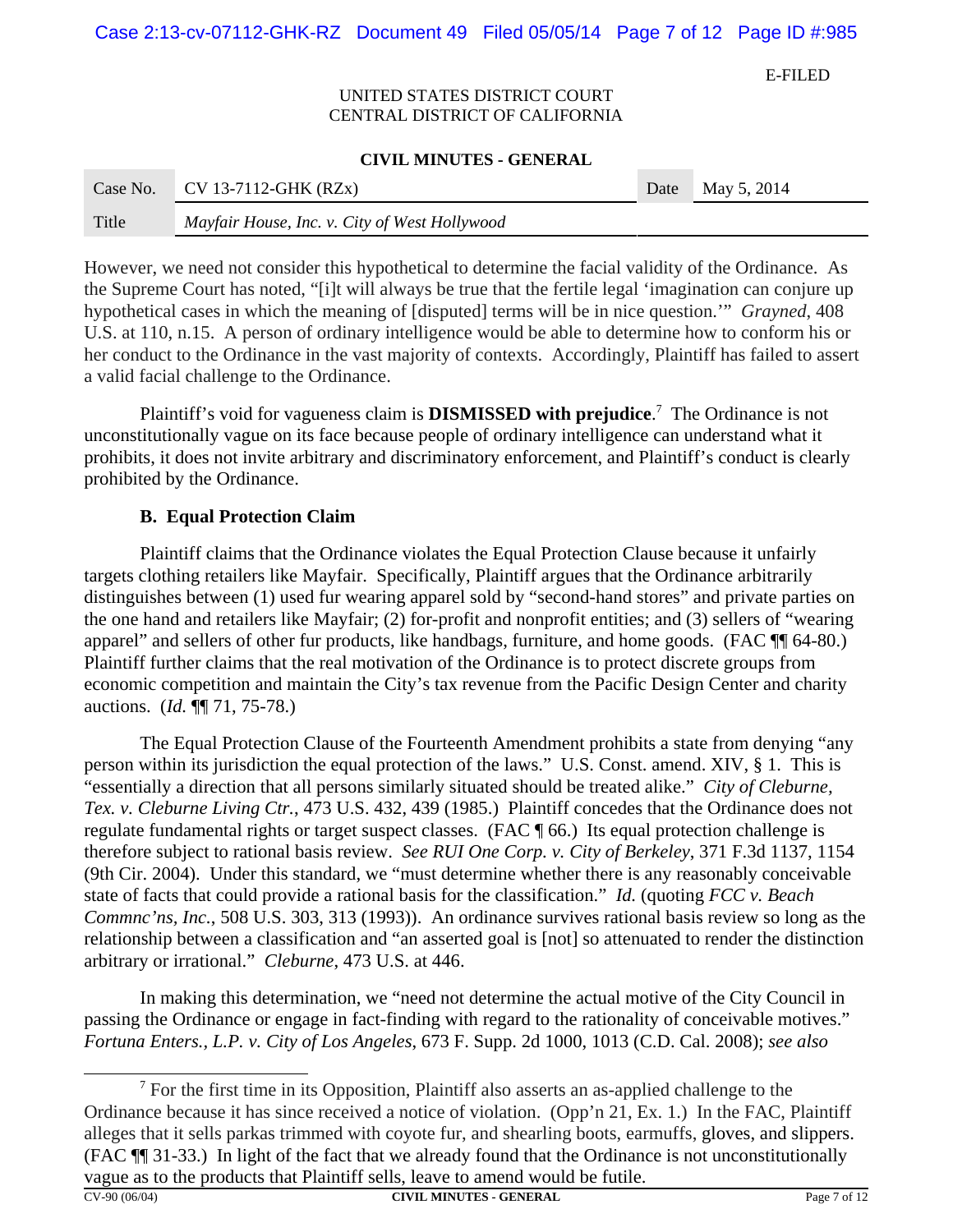Case 2:13-cv-07112-GHK-RZ Document 49 Filed 05/05/14 Page 8 of 12 Page ID #:986

E-FILED

### UNITED STATES DISTRICT COURT CENTRAL DISTRICT OF CALIFORNIA

#### **CIVIL MINUTES - GENERAL**

|       | Case No. CV 13-7112-GHK $(RZx)$               | Date May 5, 2014 |
|-------|-----------------------------------------------|------------------|
| Title | Mayfair House, Inc. v. City of West Hollywood |                  |

*Beach Commnc'ns*, 508 U.S. at 315 ("Legislative choice is not subject to courtroom fact-finding and may be based on rational speculation unsupported by evidence or empirical data."). "Where there are 'plausible reasons' for legislative action, 'our inquiry is at an end.'" *RUI*, 371 F.3d at 1154 (quoting *Beach Commnc'ns*, 508 U.S. at 313-14). "We are not bound by the parties' arguments as to what legitimate state interests the classification seeks to further." *Teigen v. Renfrow*, 511 F.3d 1072, 1084 (10th Cir. 2007) (internal quotations omitted); *see also Gilmore v. Cnty. of Douglas*, 406 F.3d 936, 940 (8th Cir. 2005) ("[T]he district court was within its discretion to formulate a conceivable rational basis in this case."). Rather, we "must independently consider whether there is any conceivable rational basis for the classification, regardless of whether the reason ultimately relied on is provided by the parties or the court." *Teigen*, 511 F.3d at 1084."In the context of a motion to dismiss under 12(b)(6), [we] accept[] all of the allegations in the complaint as true and the consider these 'facts' according to the deferential rational basis standard." *Id*. at 1083. To survive a motion to dismiss, a plaintiff must negate "any reasonably conceivable state of facts that could provide a rational basis for the challenged classification." *Bd. of Tr. of Univ. Of Alabama v. Garrett*, 531 U.S. 356, 367 (2001) (internal quotations omitted); *see Aleman v. Glickman*, 217 F.3d 1191, 1200-04 (9th Cir. 2000) (affirming district court's 12(b)(6) dismissal of equal protection claim because statutory classification had a rational basis).

When economic regulation is at issue, "the Equal Protection Clause allows States wide latitude." *Cleburne*, 473 U.S. at 440; *see also Beach Communc'ns*, 508 U.S. at 313. "[A] legislature need not 'strike at all evils at the same time or in the same way.'" *Minnesota v. Clover Leaf Creamery Co.*, 449 U.S. 456, 466 (1981) (quoting *Semler v. Oregon State Bd. of Dental Examiners*, 294 U.S. 608, 610 (1935)). "[R]eform may take one step at a time, addressing itself to the phase of the problem which seems most acute to the legislative mind. The legislature may select one phase of one field and apply a remedy there, neglecting others." *Beach Commn'cns*, 508 U.S. at 316 (quoting *Williamson v. Lee Optical of Okla., Inc.*, 348 U.S. 483, 489 (1955)). Legislatures are "accorded wide latitude in the regulation of their local economies under their police powers, and rational distinctions may be made with substantially less than mathematical exactitude." *Merrifield v. Lockyer,* 547 F.3d 978, 989 (9th Cir. 2008) (quoting *City of New Orleans v. Dukes*, 427 U.S. 297, 303 (1976)) (emphasis omitted)).

Here, the City Council made explicit findings that "animals that are slaughtered for their fur, whether they are raised on a fur farm or trapped in the wild, endure tremendous suffering." (WHMC § 9.51.010(g).) The City Council made it clear that the purpose of the Ordinance is to "promote community awareness of animal welfare and, in turn, . . . foster a consciousness about the way we live in the world and create a more humane environment in the city." (*Id.* § 9.51.010(k).) It further concluded that "the sale of fur products in the City of West Hollywood [was] inconsistent with the city's goal to be a community that cares about animal welfare and the city's reputation as a Cruelty Free Zone for animals." (*Id.* § 9.51.010(l).) The Ordinance is rationally related to the City's legitimate legislative goal, and Plaintiff's arguments to the contrary are unavailing.

## **1. Used Fur Exemption**

First, Plaintiff asserts that it is irrational for the Ordinance to allow second-hand stores, nonprofits, and private parties to sell used fur, and not retailers like Mayfair. Plaintiff lacks standing to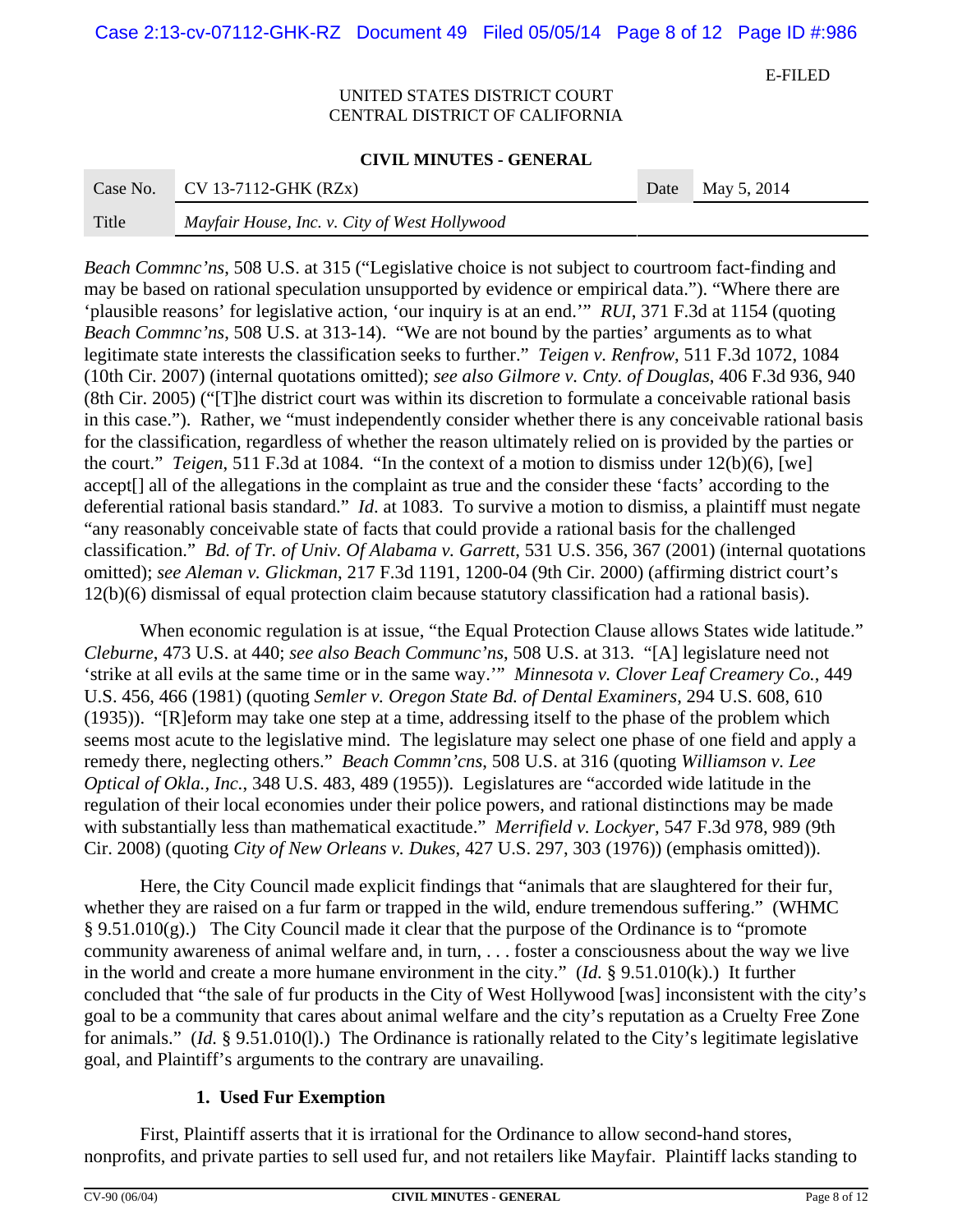Case 2:13-cv-07112-GHK-RZ Document 49 Filed 05/05/14 Page 9 of 12 Page ID #:987

E-FILED

### UNITED STATES DISTRICT COURT CENTRAL DISTRICT OF CALIFORNIA

#### **CIVIL MINUTES - GENERAL**

| Case No. | $CV 13-7112-GHK (RZx)$                        | Date | $\blacksquare$ May 5, 2014 |
|----------|-----------------------------------------------|------|----------------------------|
| Title    | Mayfair House, Inc. v. City of West Hollywood |      |                            |

challenge this exemption because it does not allege that it sells or intends to sell used fur. *See Hightower v. City & Cnty. of S.F.*, 2013 WL 361115, at \*10 (N.D. Cal. Jan. 29, 2013) (holding that plaintiffs, who argued that an age exemption for children under five in a public nudity ban violated the equal protection rights of children between five and fourteen, lacked standing to challenge the exemption because no plaintiff was a child between the ages of five and fourteen).<sup>8</sup>

## **2. Nonprofit Exemption**

Second, Plaintiff argues that there is no rational basis for the Ordinance's exemption for new fur products sold by nonprofits. This argument also fails. The City states that the Ordinance is intended to "promote community awareness of animal welfare," foster the City's "goal to be a community that cares about animal welfare," and further the City's "reputation as a Cruelty Free Zone for animals." (WHMC § 9.51.010(k)-(m).) This is a legitimate interest, and there is no inconsistency with this interest and the nonprofit exemption.

Plaintiff's FAC makes no allegations that nonprofits are running retail stores that sell new fur products. Rather, Plaintiff contends that nonprofits have held charity fundraisers within West Hollywood at which fur products have been sold. (FAC ¶ 70.) There are many potential legitimate reasons for treating nonprofits differently than for-profit entities. The City may see the retail sale of fur as a more "acute" problem requiring more immediate attention than the sporadic sale of fur at the occasional charity auction. *See Beach Commn'cns*, 508 U.S. at 316. The City could also have rationally determined that it did not want to burden nonprofits with the costs of regulatory compliance given that it is not in the business of selling fur products as is the case with Plaintiff. Moreover, as Defendant argues, it is rational for the City to determine that in the legislative balance the harm caused by the sale of fur is outweighed by the good done by nonprofits. The City might wanted to avoid interfering with fundraisers and the ability of nonprofits to raise money.

Plaintiff's argument that the real reason behind the ban is "economic protectionism" is unpersuasive. In support of this argument, Plaintiff relies on two cases, *Merrifield v. Lockyer*, 547 F.3d 978 (9th Cir. 2008) and *Saint Joseph Abby v. Castille*, 712 F.3d 215 (5th Cir. 2013). However, both of these cases are distinguishable. In *Merrifield*, the court declared a California pest control license exemption unconstitutional under the Equal Protection Clause. 547 F.3d at 989-92. The exemption differentiated between non-pesticide pest controllers based on what vertebrate animals they targeted. *Id.* The Court reasoned that the exemption was irrational because those who were most likely to interact with pesticides were those who were exempt from the licensing scheme, while those who were the least likely to interact with pesticides still had to obtain the license. *Id.* at 992. Thus, the license scheme "fail[ed] to meet the relatively easy standard of rational basis review." *Id.* at 991.

<sup>&</sup>lt;sup>8</sup> Defendant appears to misperceive Plaintiff's argument as to why this exemption is unconstitutional as a challenge to the distinction between new and used fur. Plaintiff is not saying that there is no distinction between new and used fur, but rather that there is no rational basis to exclude retailers like Mayfair, which are not second-hand stores, private parties, or nonprofits, from the exemption. We need not reach the rationality of this classification, however, because Plaintiff has no standing to challenge this exemption.<br> $C_{V-90(06/04)}$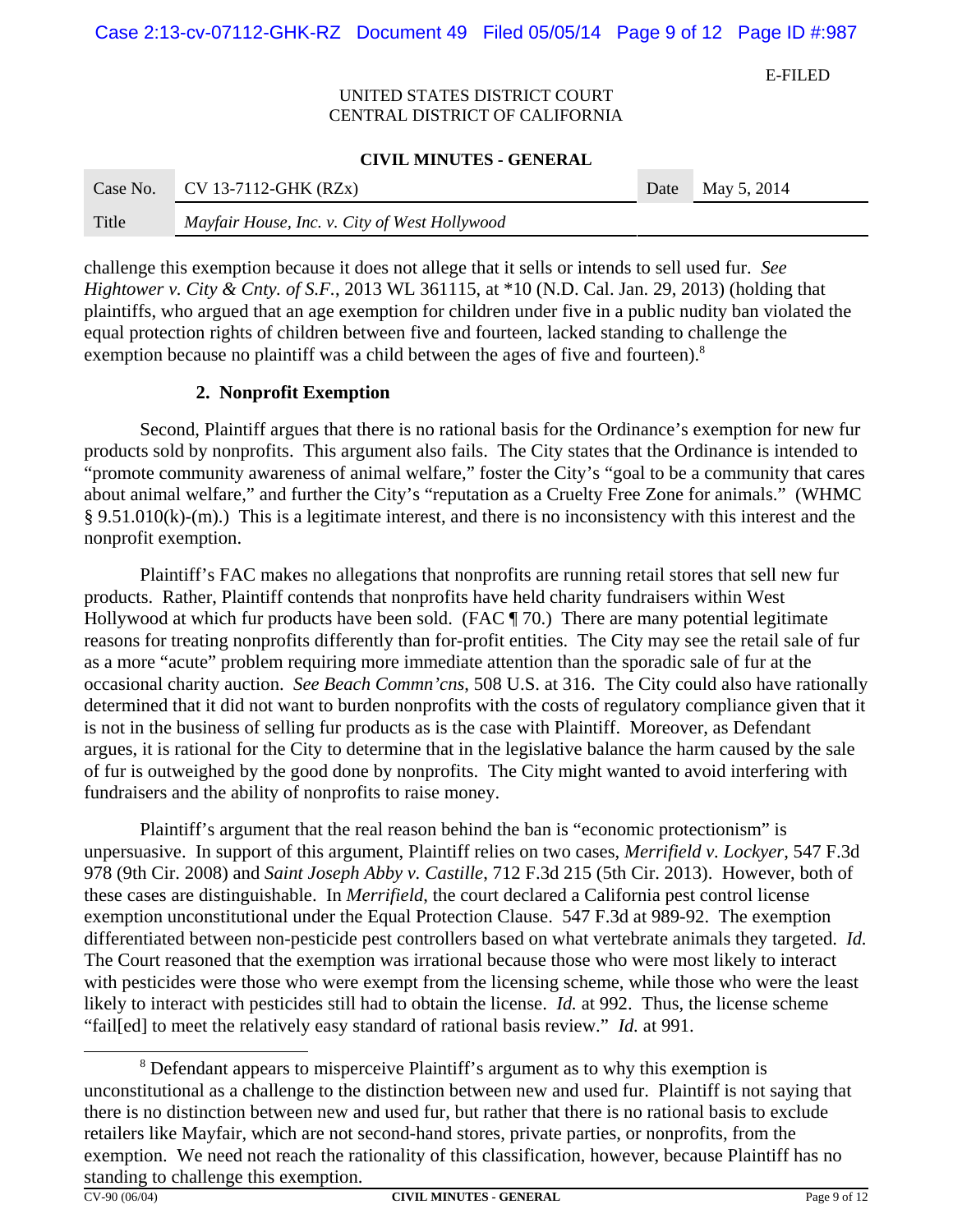Case 2:13-cv-07112-GHK-RZ Document 49 Filed 05/05/14 Page 10 of 12 Page ID #:988

E-FILED

### UNITED STATES DISTRICT COURT CENTRAL DISTRICT OF CALIFORNIA

#### **CIVIL MINUTES - GENERAL**

| Case No. | $CV 13-7112-GHK (RZx)$                        | Date | $\sqrt{2}$ May 5, 2014 |
|----------|-----------------------------------------------|------|------------------------|
| Title    | Mayfair House, Inc. v. City of West Hollywood |      |                        |

The facts of *St. Joseph* are similarly extreme. In *St. Joseph*, a state board gave funeral homes the exclusive right to sell caskets. 712 F.3d 215 at 217. The state argued that the statute had a rational basis because it was designed to protect consumers. *Id.* The court, however, found that the regulation failed rational basis review because the class exempt from the regulation, the funeral directors, had been preying on consumers by bundling services and marking up casket prices. *Id.* at 225. Thus, the court found that the main purpose behind the statute was to ensure the funeral industry controlled intrastate casket sales and that it had no rational relation to either consumer protection or public health and safety. *Id.* at 223.

Plaintiff's economic protectionism argument does not comport with either *Merrifield* or *St. Joseph*. Unlike in *Merrifield*, in which the exemption was irrational because the pest controllers who were most likely to be exposed to pesticides were exempted from the licensing requirement, here, the exemption is not irrational because it does not exempt those who are most likely to sell fur. Rather, nonprofits are less likely to sell new fur because they are not in the business of regularly selling new fur, while retail businesses like Plaintiff are. *St. Joseph* is also readily distinguishable because Plaintiff does not argue that the exemption is really a farce to allow nonprofits to control the new fur market, and the Ordinance is rationally related to the City's interest in promoting animal welfare. Accordingly, the nonprofit exemption is supported by a rational basis and does not violate Plaintiff's right to equal protection.

## **3. Wearing Apparel Limitation**

Finally, Plaintiff argues that there is no rational basis for the ban to apply only to "wearing apparel." This argument is also unpersuasive. Courts routinely reject the argument that the legislature did not go far enough in enacting an ordinance or statute. *See, e.g.*, *Minnesota v. Clover Leaf Creamery Co.*, 449 U.S. 456, 466 (1981); *Beach Communc'ns*, 508 U.S. at 316; *RUI*, 371 F.3d at 1154.

The Ninth Circuit's opinion in *RUI* is instructive. In *RUI*, the Ninth Circuit rejected an equal protection challenge to Berkeley's living wage ordinance that targets only employers of a certain size within a certain zone of the city, the Marina. 371 F.3d at 1156. The stated purpose of the ordinance was to serve the public interest "by requiring large Marina employers to pay their employees a living wage because operating a business in the public trust land of the Marina is a privilege," and "the City expends considerable resources in maintaining and promoting the Marina, in turn affording Marina businesses significant financial benefits, a reasonable portion of which should be used to provide employees with appropriate wages and benefits." *Id.* at 1145. The plaintiff argued that the purported reasons for the law were not the real reasons motivating the ordinance, but rather it was motivated by a desire to help unionize hotels in the Marina. *Id.* at 1155. The court rejected these arguments and refused to conduct a more searching review of the legislative motives, finding that it was "entirely irrelevant for constitutional purposes whether the conceived reason for the challenged distinction actually motivated the legislature." *Id.* (internal quotations omitted). The plaintiff also argued that the ordinance violated the Equal Protection Clause because it imposed the living wage requirement on Marina businesses and not other businesses in the city. *Id.* The court rejected this argument noting that "[s]uch legislative decisions are 'virtually unreviewable, since the legislature must be allowed leeway to approach a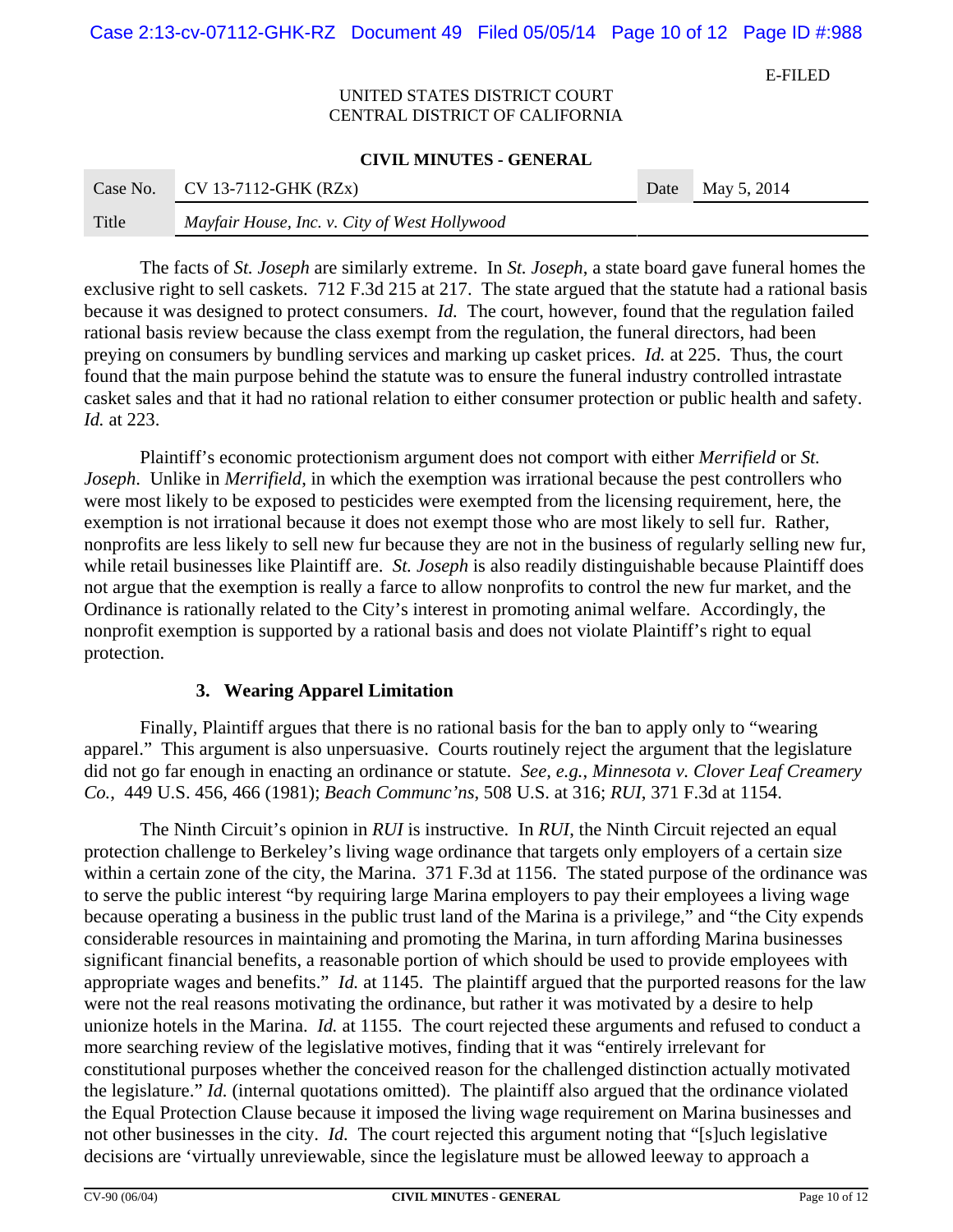Case 2:13-cv-07112-GHK-RZ Document 49 Filed 05/05/14 Page 11 of 12 Page ID #:989

E-FILED

### UNITED STATES DISTRICT COURT CENTRAL DISTRICT OF CALIFORNIA

#### **CIVIL MINUTES - GENERAL**

| Case No. | $CV 13-7112-GHK (RZx)$                        | Date | $^{\circ}$ May 5, 2014 |
|----------|-----------------------------------------------|------|------------------------|
| Title    | Mayfair House, Inc. v. City of West Hollywood |      |                        |

perceived problem incrementally.'" *Id.* (quoting *Beach Commnc'ns,* 508 U.S. at 316). Thus, it concluded that it was "certainly rational . . . for the City to treat Marina businesses differently from their competitors outside the Marina." *Id.* at 1156.

Similarly, in *Clover Leaf*, the Court upheld a state statute banning plastic nonreturnable milk containers. *Id.* at 461-70. The stated purpose of the ordinance included promoting environmentally superior alternatives and easing the state's solid waste disposal. *Id.* at 465, 469. The plaintiff challenged the statute on the grounds that it irrationally distinguished between plastic and nonplastic nonreturnables. *Id.* at 462-63. The Court denied the plaintiff's challenge relying on its precedent that a legislature may make incremental changes. *Id.* The Court explained that "[t]he Equal Protection Clause does not deny the State of Minnesota the authority to ban one type of milk container conceded to cause environmental problems, merely because another type, already established in the market, is permitted to continue in use." *Id.* at 466. Accordingly, the Court concluded that the statute had a rational basis. *Id.* at 470.

That the City did not choose to completely ban the sale of fur does not interfere with its goal of promoting the humane treatment of animals. As in *RUI* and *Clover Leaf*, the City is free to make incremental change, rather than adopt an entire ban on the sale of fur at once. The City may see fur clothing as a more "acute" problem requiring more immediate attention. *See Beach Commn'cns*, 508 U.S. at 316. Further, it could rationally believe that a broader ban at this time would be more difficult and expensive to enforce. Since the classifications imposed by the Ordinance are supported by a conceivable rational basis, the legislature's actual motive is irrelevant. *See RUI*, 371 F.3d at 1155. It is enough that there is a rational basis for these distinctions. Accordingly, Plaintiff's equal protection claim is **DISMISSED with prejudice.**

## **C. Section 1983 Claim**

Section 1983 does not provide an independent basis for relief; it merely provides a remedy for other constitutional wrongs. *Chapman v. Houston Welfare Rights Org.*, 441 U.S. 600, 618 (1979). Accordingly, because Plaintiff has not stated a claim for violations of equal protection and due process, its § 1983 claim is **DISMISSED with prejudice.**

## **IV. Conclusion**

 For the foregoing reasons, Plaintiff's due process, equal protection, and 1983 claims are **DISMISSED with prejudice and without further leave to amend due to futility**. Because all the claims over which we have original jurisdiction have been dismissed, we exercise our discretion to decline supplemental jurisdiction over Plaintiff's state law claims, which are **DISMISSED without prejudice** to their reassertion in state court. *See* 28 U.S.C. § 1367(c)(3).